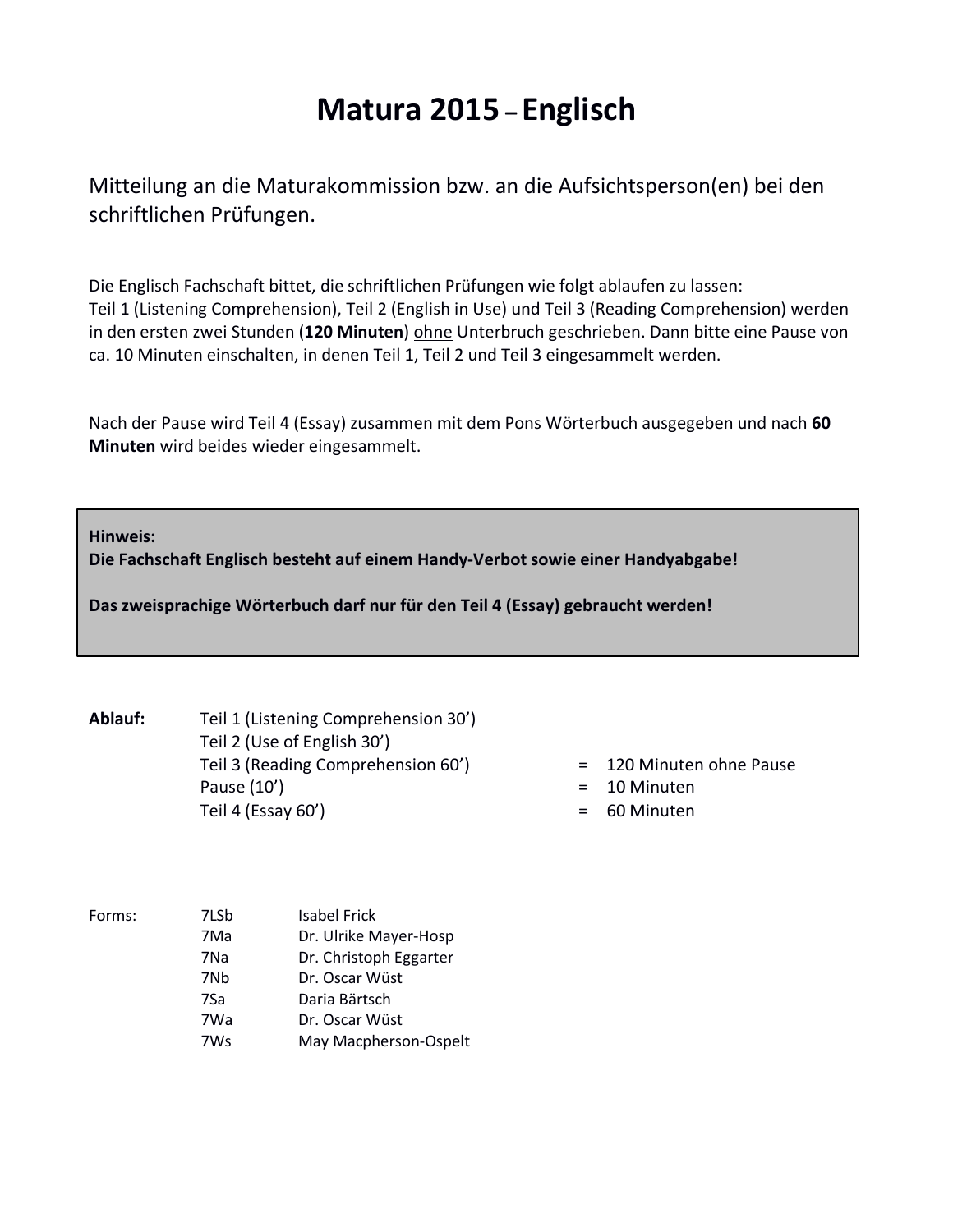# *English Matura Examination* **2015**

# **Time: 3 hours**



Leave blank for examiner's use.



**Average mark**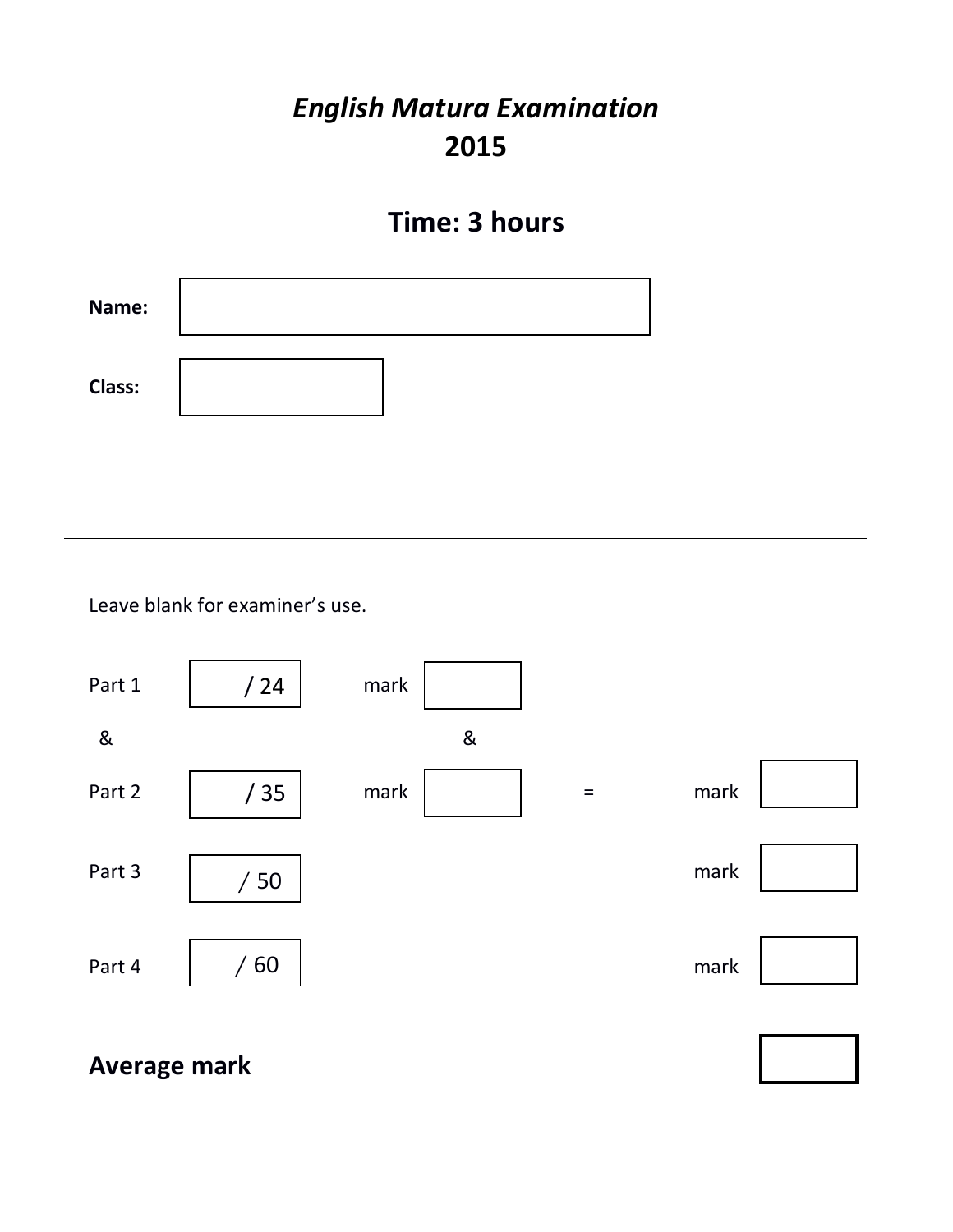# **Part 1: Listening Comprehension 30 minutes**

You will hear an interview with Mona Chalabi on the topic of "What Happens When Wives Earn More Than Husbands" 3 times. Prior to listening, you have 4 minutes to read through everything thoroughly. There will be a 3-minute-pause between each listening. The questions in each section are in chronological order.

## **1. TRUE, FALSE or NOT MENTIONED? Circle the correct answer.**

- 1.1. More than a third of American wives earn more than their husbands.
	- a. true
	- b. false
	- c. not mentioned
- 1.2. The figures Chalabi presents at the beginning include both married and unmarried couples.
	- a. true
	- b. false
	- c. not mentioned
- 1.3. Chalabi is not always satisfied with the researchers' explanations.
	- a. true
	- b. false
	- c. not mentioned
- 1.4. Daughters of "breadwinning" women often follow in their mothers' footsteps.
	- a. true
	- b. false
	- c. not mentioned
- 1.5. Women who earn more than their husbands tend to suffer from sleeplessness.
	- a. true
	- b. false
	- c. not mentioned

/ 5

## **2. GAP FILLING: Fill in the missing word/words as they appear in the text.**

- a. 'So if you only look at marriages where both spouses are working, then actually, you find that only 29 percent of women **percent** of women
- b. 'So in 2013, the University of Chicago Booth School of Business \_\_\_\_\_\_\_\_\_\_\_\_\_\_\_\_\_\_\_\_\_\_\_\_\_\_\_\_\_\_\_\_

that looked at 4,000 married couples in America,'

\_\_\_\_\_\_\_\_\_\_\_\_\_\_\_\_\_\_\_\_\_\_\_\_\_\_\_\_\_\_\_\_\_.'

c. 'So it's basically about the kind of men feeling like they need to conform to society's definitions of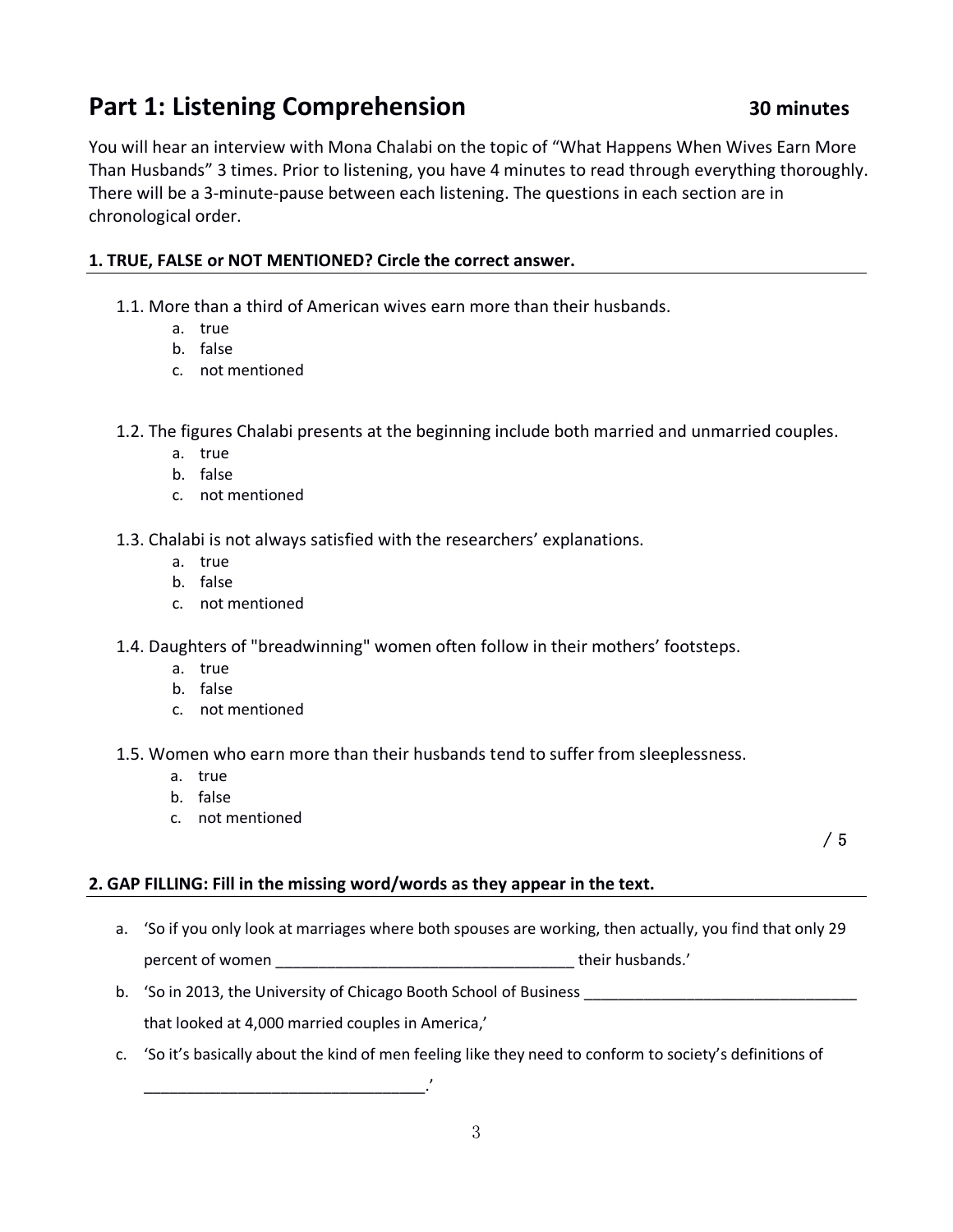d. 'You know, does the data project out towards the future, how families are going to

 $\mathbf{y}$ 

e. 'But it does look like progress is happening there faster than traditional

**Marine 2016** Seem to be changing. '

 $/6$ 

## 3. COMPREHENSION QUESTIONS: Answer the questions in complete sentences. (c8p+l5p)

a. According to different studies, how does the fact that a woman earns more than her partner affect relationships? Explain. (c3p)

b. What has research shown about the division of housework chores in marriages where the woman is the primary earner? How do researchers try to explain this? (c2p)

c. What is the problem with the research data presented by Mona Chalabi? (c3p)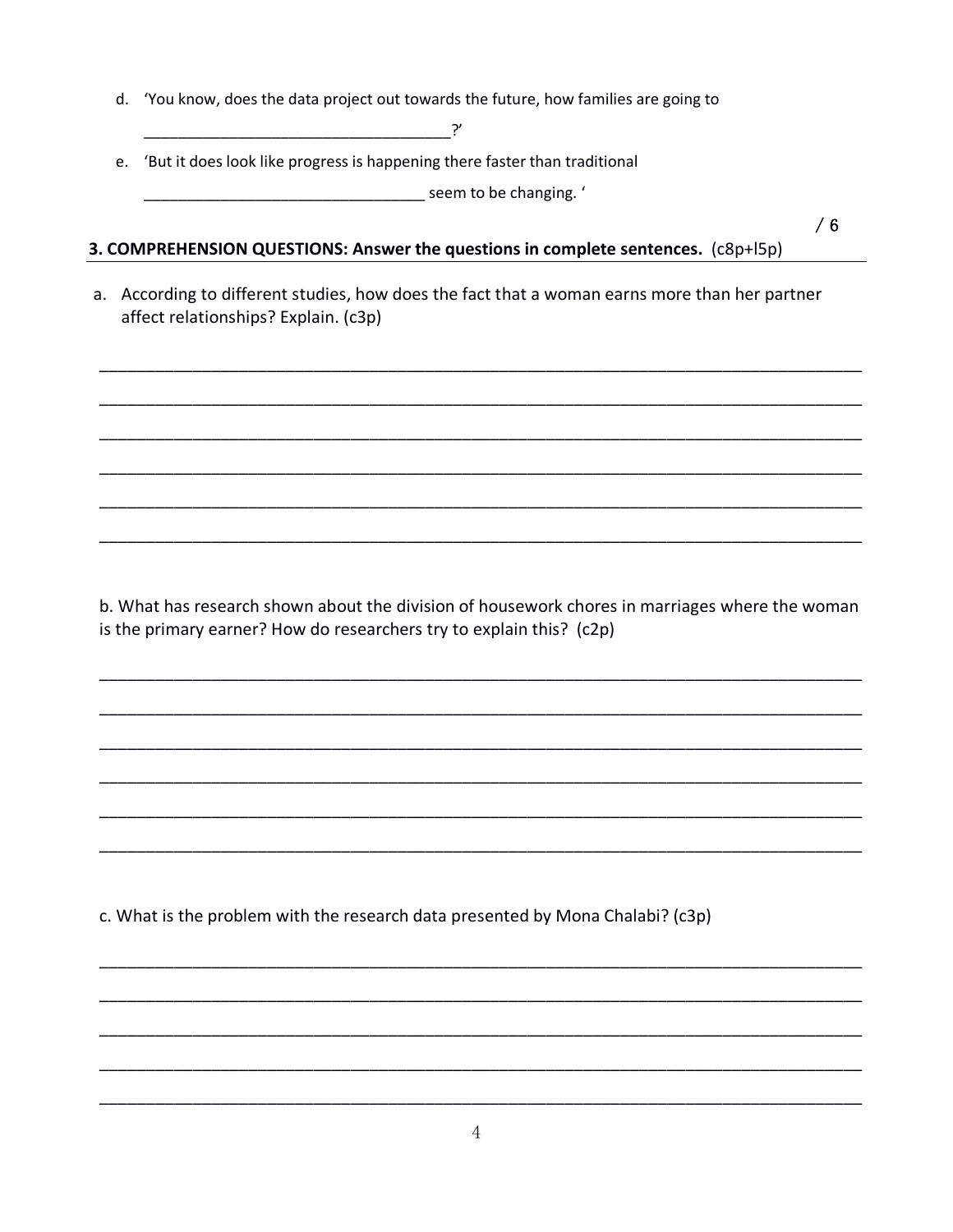# **Part 2: English in Use 30 minutes**

## **Complete the text with the correct preposition (prep) or form of the verb in brackets. Write your answers in the grid provided.**

November Joe was a trapper who lived **1….. (prep)** a lake north of the St. Lawrence River in Canada. One autumn evening Eileen East, who **2….. (to know)** him **3….. (prep)** childhood, **4….. (to knock)** at the door of his hut, calling his name. "November Joe, something terrible **5….. (to happen).** My uncle **6….. (to shoot)!** Everyone thinks Ted Galt shot him." - "Impossible. Ted would never shoot anyone, and certainly not a fine man like Judge Harvey."

"Please come with me, Joe," said Eileen. "Mr Hart – he is a new member of the Duck Club who drove up from Quebec with his wife only this morning – well, he has set **7….. (prep)** to call the police, but it's a long way to the nearest telephone. Then he **8….. (to wait)** where the track meets the main road to show them the way here. But I'm sure you will find out what really happened before anyone from the police gets there."

"Well, I **9….. (to do)** my best. But why **10….. (everyone /to think)** Ted killed your uncle?" – "Two hours ago my uncle, Ted, Mr Hart and Mr Carter, the only other man at the club, **11….. (to go out)** to shoot some ducks. Ted hid in the bushes furthest from the clubhouse, Uncle was quite close to him, and the others were near the house. These two heard Ted and Uncle arguing **12….. (prep)** loud voices. You see, Ted has asked me to be his wife, and we **13….. (to get married)** as soon as possible. And, well, Uncle wasn't too happy about it. Another thing **14….. (prep)** Ted is that his footsteps are the only ones **15….. (prep)** the mud near where Uncle was hiding and where his body **16….. (to find).**"

After Joe **17….. (to examine)** all the guns and spoken to Ted, Mr Carter, Mrs Hart and Sally Mackenzie, the woman who looked **18….. (prep)** the clubhouse, her face ugly from a bad cut on her lip, he and Eileen walked up the track to the lake, following the footsteps the men **19 ….. (to make)** earlier that evening. "Nobody else **20 ….. (to walk)** this way since it **21 ….. (to rain)** this morning," said Joe. "Look, Ted has walked back by the side of the lake, stopping here nearly opposite the scene of the tragedy. Why don't you sit **22 ….. (prep)** that log, and I **23….. (to see)** what I can find out." Eileen watched Joe study the ground. Suddenly picking **24 ….. (prep)** something close to her foot, he said. "Look what I have found – a cartridge that is **25 ….. (prep)** neither Ted nor Judge Harvey's guns. I expect this **26 ….. (to need)** in evidence, so we must mark the place where I **27 ….. (to find)** it. But how did it get here?" Joe and Eileen walked on **28 ….. (prep)** the edge of the lake till they came to the boathouse where the canoes **29….. (to keep).** "When was anyone last out in a canoe?" he asked, looking **30….. (prep)** at a spot of fresh blood in one of them. – None **31….. (prep)** us has taken a boat out at all this weekend," was the answer. – "Well," said Joe, I suppose by now you **32….. (to guess)** who killed your uncle – it's so obvious." Eileen looked at him in surprise. "Sally Mackenzie of course. From the canoe she jumped **33….. (prep)** that log where that cartridge was found, walked along it in moccasins so that she left no marks on the log and no footsteps in the mud and then she shot him. Her lip was cut **34….. (prep)** the kick of the gun. The only thing that is not clear is why, but I suppose the police **35….. (to discover)** that soon."

Adapted from The Murder at the Duck Club by Hesketh Prichard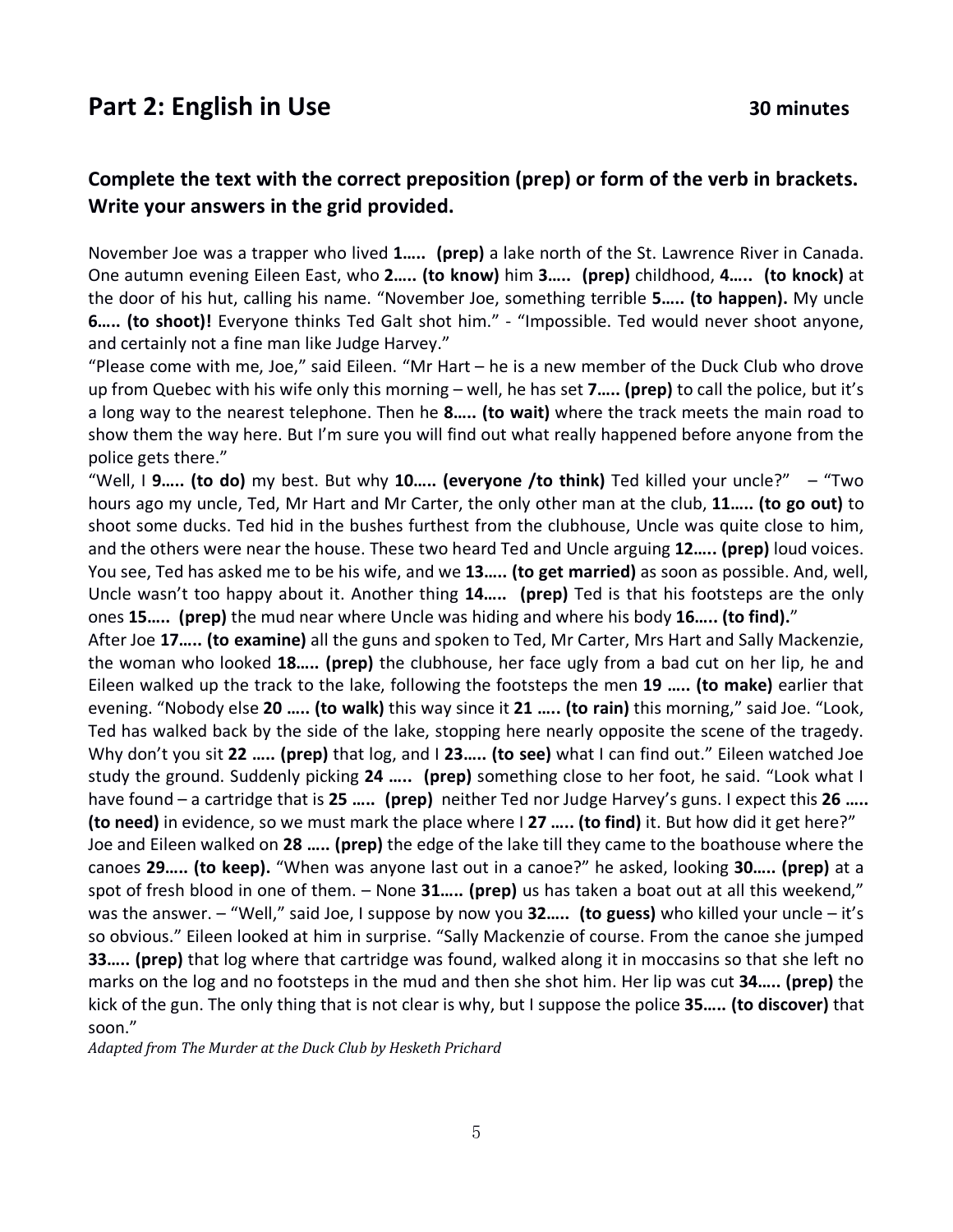# **Write your answers here:**

| $\overline{1}$ . | 19.               |
|------------------|-------------------|
| $\overline{2}$ . | 20.               |
| $\overline{3}$ . | $\overline{21}$ . |
| 4.               | $\overline{22}$ . |
| $\overline{5}$ . | $\overline{23}$ . |
| 6.               | 24.               |
| $\overline{7}$ . | 25.               |
| 8.               | 26.               |
| 9.               | $\overline{27}$ . |
| 10.              | 28.               |
| 11.              | 29.               |
| 12.              | 30.               |
| 13.              | $\overline{31}$ . |
| 14.              | $\overline{32.}$  |
| 15.              | $\overline{33}$ . |
| 16.              | 34.               |
| 17.              | 35.               |
| 18.              |                   |

/35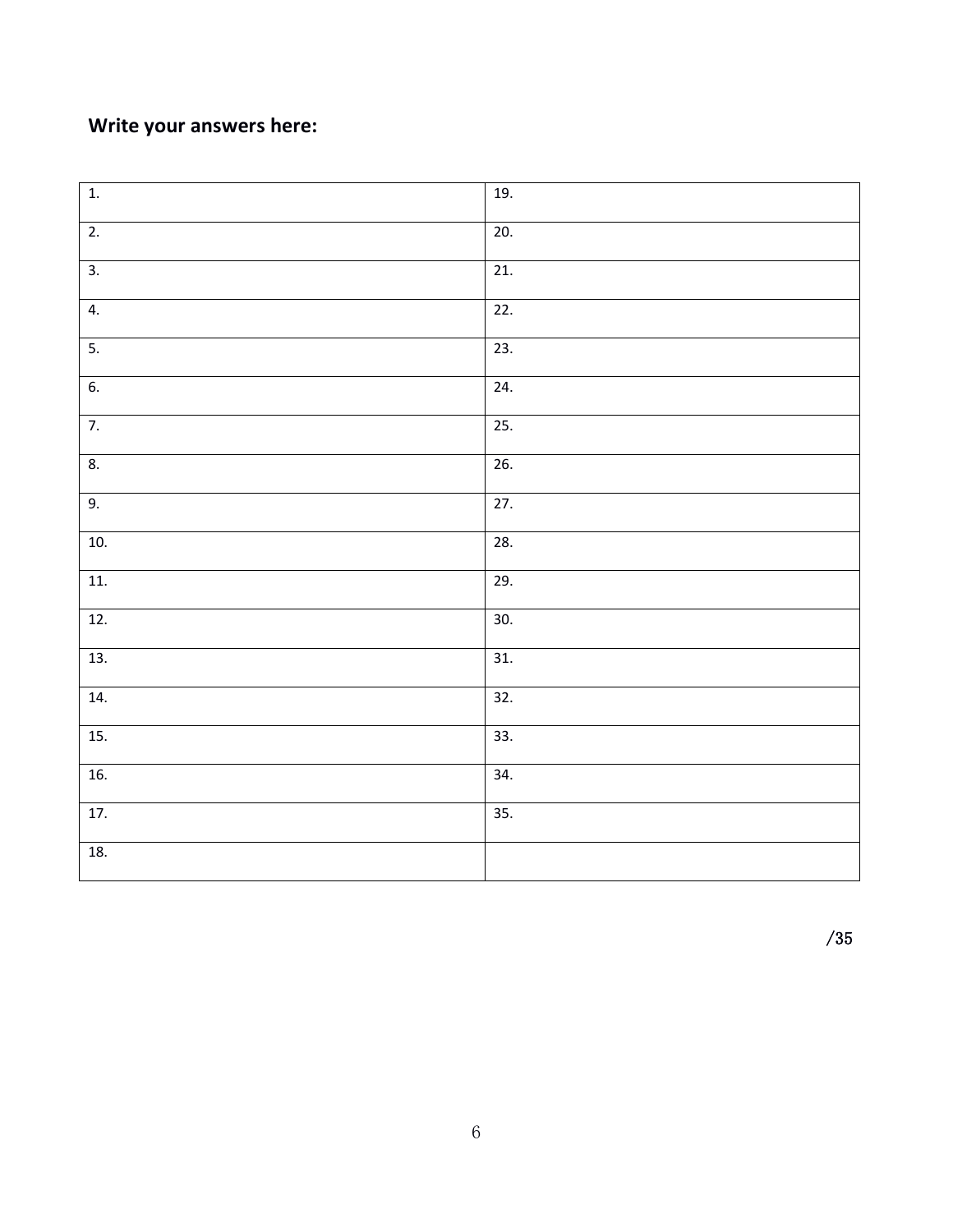# **Part 3: Reading Comprehension** 60 minutes

## **Giving it some Welly1**

A new breed of young men and women are redefining what it means to be a farmer in Britain today.

5 What's the definition of a farmer? And no, this isn't the first line of a joke. Someone who owns or operates a tractor? An apple-cheeked old boy in a checked shirt and wellies? A rich landowner? Those are just some of the answers I received when I recently put the question out on Twitter.

Ask many people their impression of a British farmer and the traditional figure of a man with a flat cap and a 10 tweed jacket still springs to mind. Throw in a pipe or a bit of hay for the mouth as he contemplates the view and that's the guy who has grown our potatoes for tomorrow's roast.

It's a common image, perpetuated by marketing executives to promote a wholesome product that's produced like it was in the "good old days".

15

But it's not accurate. Farming in the 21<sup>st</sup> century is much more progressive than it's portrayed. Today's farmers operate drones. They might be scientists helping to combat diseases. Or sitting at computers planning routes for their GPS driverless tractors.

- 20 The traditional stereotype of farmers is being challenged like never before. It's younger, less male and much more dynamic. And you certainly don't need to milk cows to qualify. You only need to look at some of the application videos for this year's Farmers Apprentice to understand this. The show is "a response to the challenge of recruiting bright young business minds into agriculture, by providing a platform from which people from all walks of life can get a foot on the farming ladder".
- 25

The call for applicants always generates a huge response, and over the summer three judges have whittled these down<sup>2</sup> to 10 young people, aged 18 to 24, who will battle it out in the forthcoming episodes for a £10,000 prize.

30 Meeting these 10 contestants has been a highlight of my year. Some of them already have a background in farming. All are full of enthusiasm and all have one thing in common with the conventional farming image: they care about the future of the Sunday roast, and are likely to be some of the key people responsible for it.

However, you can breathe a sigh of relief, because every one of them is entrepreneurial, IT-savvy<sup>3</sup> and 35 determined to propel UK agriculture into the future.

These youngsters are just an example of the way that British farming's image is receiving an overhaul<sup>4</sup>. Helen Reeve, 32, from Norfolk is another person working hard to turn the stereotype on its head. "When I was at college there were two girls with about 16-18 boys taking an agricultural course. They all looked down their 40 noses at us," she says. Despite this, Helen has managed to build up a herd of Dexter cows in the Waveney Valley, from a dismal<sup>5</sup> starting point of no land and no capital. Her determination has been rewarded with two awards, various cash prizes that she has put back into business and the satisfaction of seeing old opinions in

l

<sup>1</sup> give it some welly = idiomatic: to use a lot of physical effort / wellies = brand name for rubber boots 2 to whittle down = to reduce

<sup>3</sup> savvy = having practical knowledge and understanding of something

<sup>4</sup> an overhaul = an examination of a machine or system including doing repairs or making changes

<sup>5</sup> dismal = miserable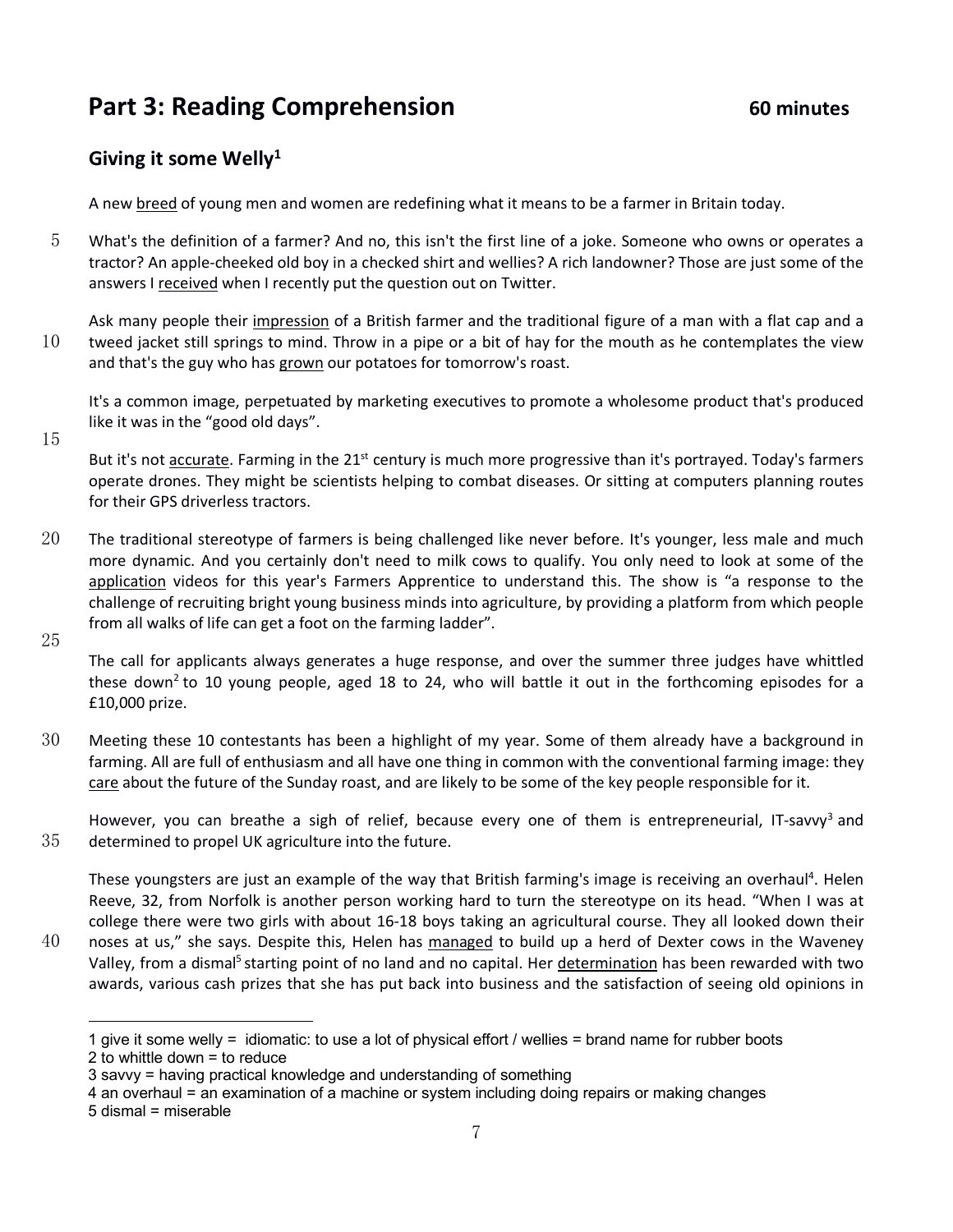the industry overturned. "There's a growing number of females on agricultural courses and no one bats<sup>6</sup> an eyelid. It's a new wave, the next generation."

The women in UK agriculture aren't only making waves in the practical, land-based side of farming. Earlier this year Minette Batters became the first woman to hold office<sup>7</sup> in the National Farmers Union. And I'd put money on Millie Wastie, who works for national farming charity (RABI), to hold a similarly important post in the future.

- 50 Both of them, along with me because of my family dairy farm in the Midlands, now attend a Ladies in Agriculture group about three or four times a year, a gathering that has grown organically since its inception<sup>8</sup> three years ago. It's not a campaign group but a non-exclusive collection of women at various stages of careers in agriculture.
- 55 Brain, whether male or female, taking over from brawn<sup>9</sup> is very much a theme in modern farming. I recently met Edd Banks, who has managed his family farm near Cambridge since 2005. He's implemented precision farming. By 2009, all his machines were controlled by GPS and the only thing he doesn't use it for now is hedge-cutting. The result is a very welcome 14 per cent increase in yields $^{10}$ .
- 60 This hi-tech way of working is starting to be adopted by more and more people, if slowly. Meanwhile, other technology is also helping propel the industry forward. The Twitter tag #AgrichatUK was the first UK-based hashtag to facilitate discussions among farmers on the social networking site when it started in March 2012. Many other farmers, such as Gareth Wyn-Jones are discovering how to use such sites to give their farms a level of exposure that has never before been possible.
- 65

45

All this makes it a great shame that a Btec<sup>11</sup> national diploma in agriculture, a widely recognised qualification, will no longer be included in school league tables<sup>12</sup> next year and won't be counted as the equivalent to a  $GCSE<sup>13</sup>$ .

- 70 Worse than suggesting agriculture isn't important, industry voices say the news implies that farming is *inferior* to other arguably less essential vocational<sup>14</sup> subjects, such as hair and beauty, which will be kept in the performance tables. It's a depressingly inaccurate motion. But the battle isn't new for farming. For years it has struggled against the careers adviser who gives the impression that if you're not academic, well then, have you thought of farming? Too thick, go sweep a broom in a barn.
- 75 The industry still has a lot further to go, but slowly farming is selling itself as a serious career option for men or women interested in technology, engineering and science.

So even though figures state that the number of farmers in the UK fell by 23 per cent from 1990 to 2010, I'm not worried. I've met some of the people who are the future of farming here and they are intelligent,

80 progressive and creative. And they're in the industry because they've chosen to be, not because they're not bright enough to do something else. *from: The Daily Telegraph, by Philippa Hall, October 18, 2014 (adapted)*

l

<sup>6</sup> to bat = to open and close your eyes quickly // not to bat an eyelid = to show no surprise when sth unusual happens

<sup>7</sup> hold office = to have a particular job 8 inception = the start of an institution

<sup>9</sup> brawn = physical strength

<sup>10</sup> yields = the total amount of crops, profits

<sup>11</sup> Btec = Business and Technology

<sup>12</sup> tables = list of facts or numbers

<sup>13</sup> GCSE = General Certificate of Secondary Education

<sup>14</sup> vocational = connected with the skills, knowledge, that you need to have in order to do a particular job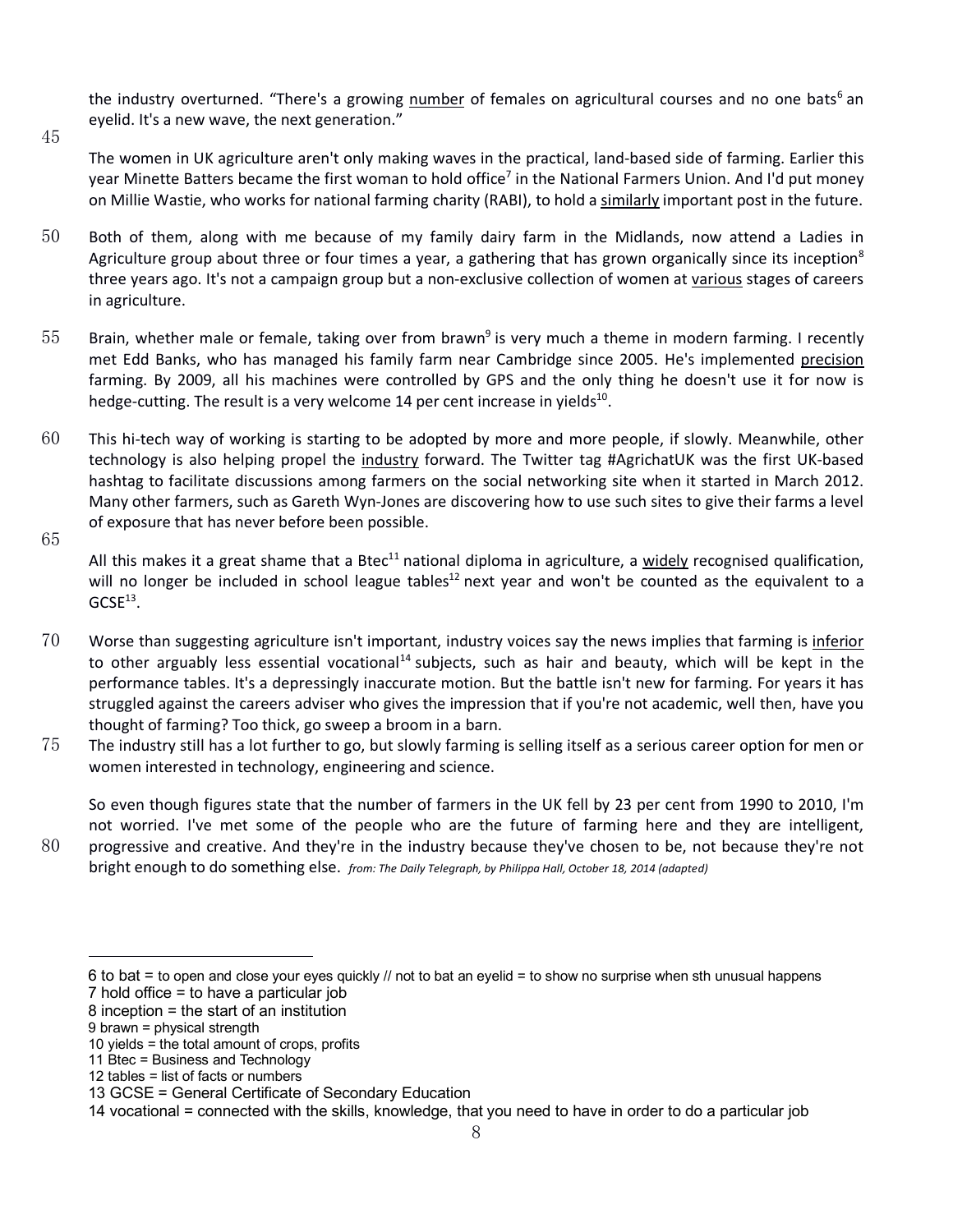# **1. Word Formation - Use the word on the left as a basis to form the correct word for the blank in each sentence to fill in the gap. (16p) / 16**

| given word             | context                                                                                                   | answer   |
|------------------------|-----------------------------------------------------------------------------------------------------------|----------|
| example: harm          | That snake is not a problem; it's<br>$\overline{\phantom{a}}$ . The contract of $\overline{\phantom{a}}$  | harmless |
| 1. breed I.3           | Rabbits aren't difficult to                                                                               |          |
| 2. received I.7        | Keep the ___________________ in<br>case you want to exchange it.                                          |          |
| 3. impression I.9      | Some people are easily<br>by glamorous<br>clothes.                                                        |          |
| 4. grown I.11          | The ______________________ of palm<br>trees has increased by 20 per<br>cent.                              |          |
| 5. accurate I.16       | He solved his task with great                                                                             |          |
| 6. application I.22    | In order to _______________ for the<br>job you had to send a video.                                       |          |
| 7. care   32           | She's a very sloppy person. Such<br>behaviour is<br>normal for her.                                       |          |
| 8. managed I. 40       | Can you run this business? - Yes I<br>can, it's _____________                                             |          |
| 9. determination I. 41 | When she started this business,                                                                           |          |
| 10. number I. 43       | He has been late on<br>__________________ occasions.                                                      |          |
| 11. similarly I. 48    | She bears a striking<br><u>Letter</u> to<br>her mother.                                                   |          |
| 12. various I. 52      | This acute infection of the brain is<br>almost ______________ fatal.                                      |          |
| 13. precision I. 56    | This is _____________________ what I<br>mean.                                                             |          |
| 14. industry I. 61     | Revolution<br>The<br>is the period when machines<br>began to be used to do work.                          |          |
| 15. widely I. 66       | The terrace runs the full<br>of the house.                                                                |          |
| 16. inferior I.70      | People who feel that they are not<br>as good or as important as other<br>people might have an<br>complex. |          |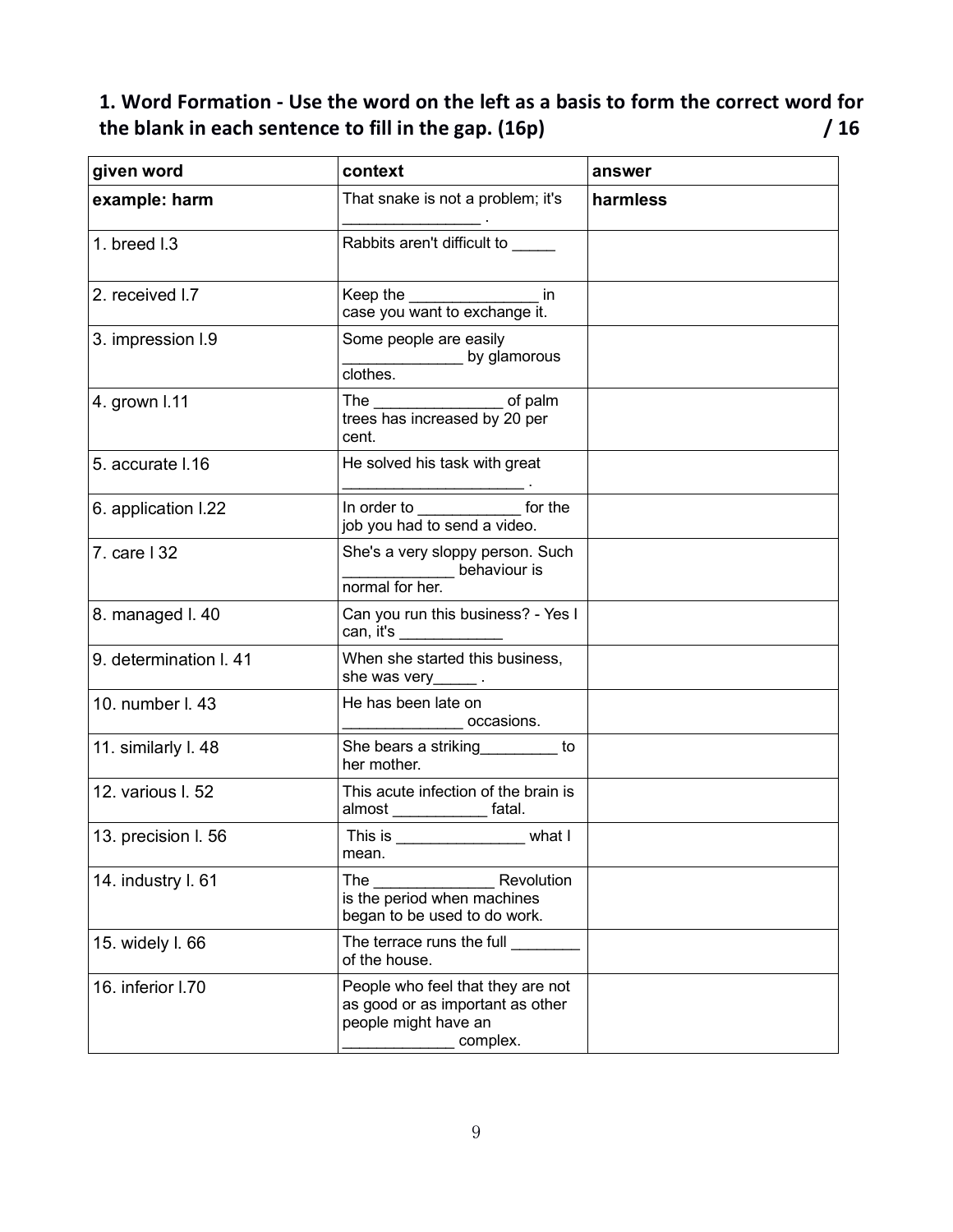# 2. Answer the following questions in your own words using the information from the article. Write in complete sentences. (c23p/l11p)

2.1 Did the author conduct a survey in order to get information on the definition of a farmer? Explain.

 $\sqrt{2}$ 

2.2 lines 5-14: What common image do farmers have and why?

2.3 Explain the position of women in British agriculture and how it is changing.

 $/5$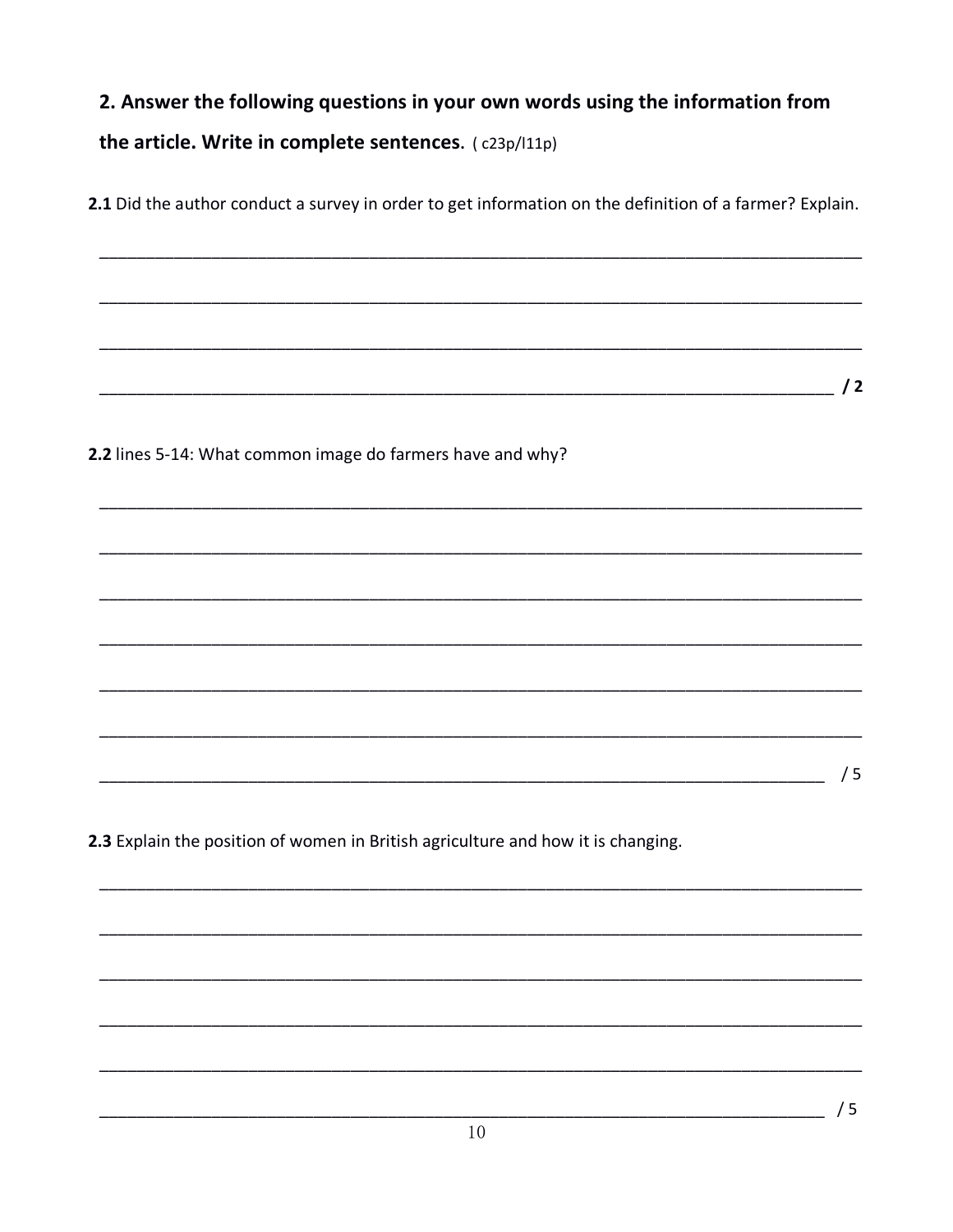2.4 What modern technology do farmers use and how are they helping the industry?

|                                                                                                   |  |  | /4 |
|---------------------------------------------------------------------------------------------------|--|--|----|
|                                                                                                   |  |  |    |
|                                                                                                   |  |  |    |
| 2.5 What does the author say about the performance tables?                                        |  |  |    |
|                                                                                                   |  |  |    |
|                                                                                                   |  |  |    |
|                                                                                                   |  |  |    |
|                                                                                                   |  |  |    |
|                                                                                                   |  |  |    |
|                                                                                                   |  |  |    |
|                                                                                                   |  |  |    |
|                                                                                                   |  |  | /2 |
|                                                                                                   |  |  |    |
|                                                                                                   |  |  |    |
| 2.6 lines 70 to 81: What are the common prejudices farmers have to fight against and why does the |  |  |    |
| author disapprove?                                                                                |  |  |    |
|                                                                                                   |  |  |    |
|                                                                                                   |  |  |    |
|                                                                                                   |  |  |    |
|                                                                                                   |  |  |    |
|                                                                                                   |  |  |    |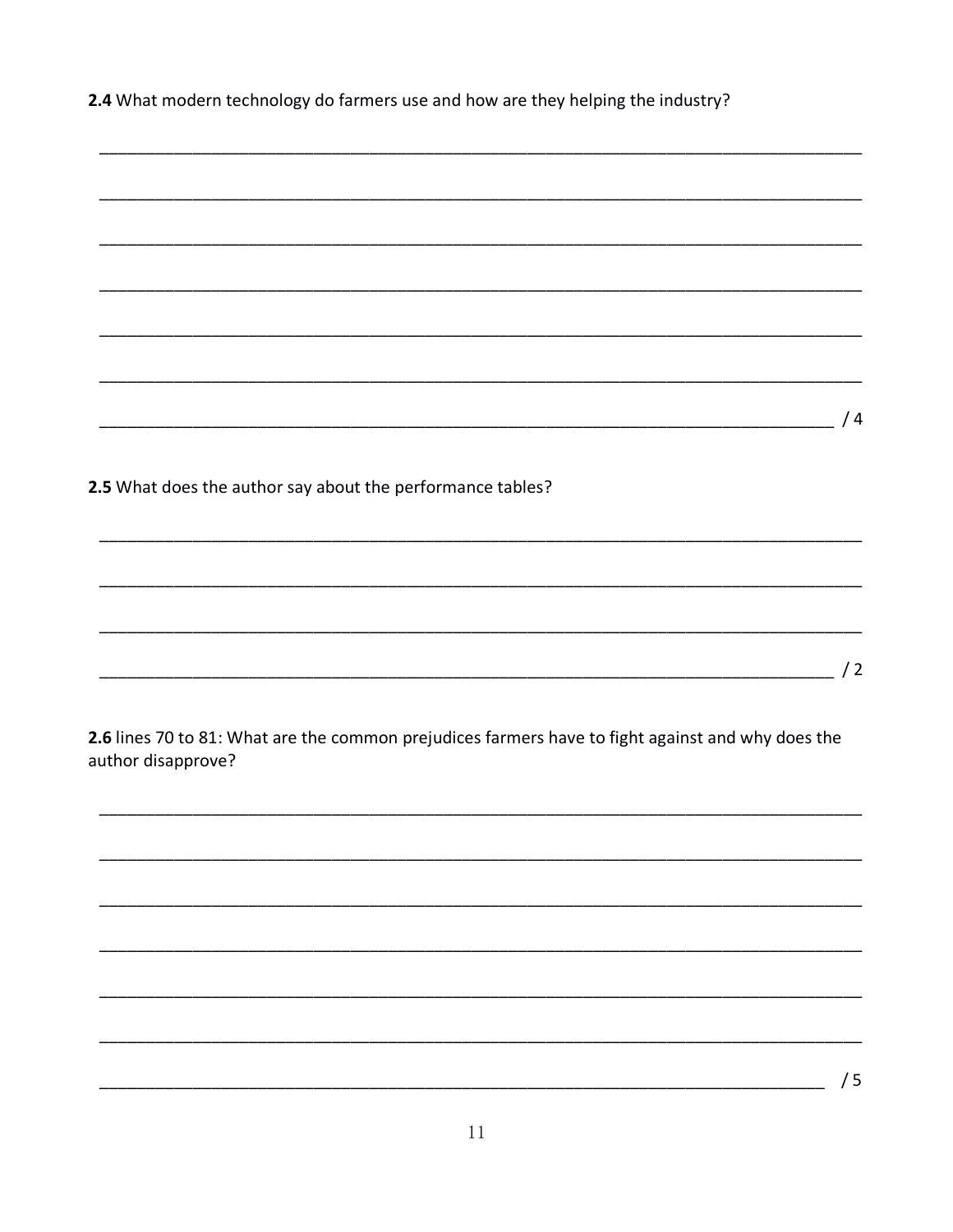# Part 4: Essay **60 minutes**

**Choose one of the three topics that are set for your class to write about. Indicate clearly which topic you have chosen. Plan your work and pay attention to the structure of your essay. Use your own words as far as possible for the first topic. Your essay will be marked according to its content, structure, language and style. The essay must be between 350 and 400 words. Write the total number of words in brackets at the end of your work. (60p)**

#### **7Wa und 7Nb (Dr. Oscar Wüst)**

- Unless you are "intelligent, progressive and creative" (Reading Comprehension, line 78) you might not be able to follow a seriously recognised career. Comment on this statement and justify your ideas.
- The average person in the Western World is exposed to approximately 300 advertisements per day. To what extent does advertising manipulate us and influence the choices we make in our daily lives?
- The plot of *A Streetcar Named Desire* by Tennessee Williams is based on the duelling personalities of Blanche Dubois and Stanley Kowalski. Analyse the sources of their animosity towards each other which finally lead to Blanche's breakdown.

#### **7Na (Dr. Christoph Eggarter)**

- Unless you are "intelligent, progressive and creative" (Reading Comprehension, line 78) you might not be able to follow a seriously recognised career. Comment on this statement and justify your ideas.
- The average person in the Western World is exposed to approximately 300 advertisements per day. To what extent does advertising manipulate us and influence the choices we make in our daily lives?
- *Dead Poets Society*: Compare Welton Academy's educational approach with that of Mr. Keating's. Which do you think is a more effective approach and why?

#### **7Sa (Bärtsch Daria)**

- Unless you are "intelligent, progressive and creative" (Reading Comprehension, line 78) you might not be able to follow a seriously recognised career. Comment on this statement and justify your ideas.
- The average person in the Western World is exposed to approximately 300 advertisements per day. To what extent does advertising manipulate us and influence the choices we make in our daily lives?
- *To Kill a Mockingbird* by Harper Lee is a story full of prejudice. However, it also portrays characters who have successfully overcome prejudice and hatred. Write an essay that describes in what way prejudice is important in Harper Lee's novel and how these ideas relate to our society and time.